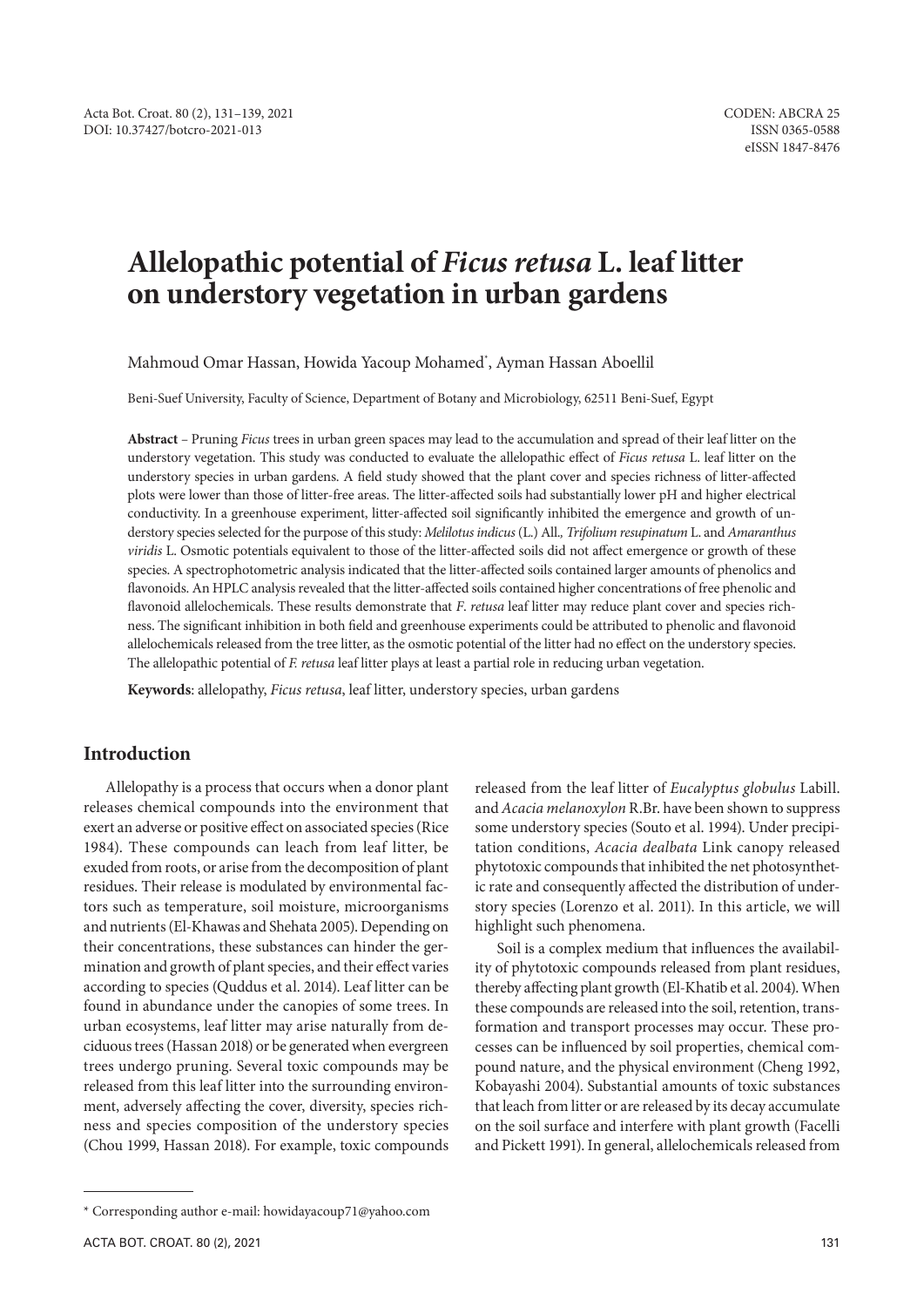plant residues can influence the germination and growth of tested species when they are present in sufficient concentrations in the associated soil (Inderjit et al. 1996, El-Khatib 2000, El-Khatib et al. 2004). Therefore to assess the allelopathic effect of a particular plant, it is necessary to study its associated soil. Several studies have been undertaken to assess the potential release of allelochemicals and their effects on the understory vegetation (Molina et al. 1991, Espinosa-Garcia et al. 2008). However, knowledge of the allelopathic potential of the leaf litter of some trees is still lacking.

*Ficus* is a genus of about 750 woody species belonging to the Moraceae family (Semwal et al. 2013). *Ficus* species are highly distributed all over the world, widely used in medicinal purposes and are native to India, Southwest China and Nepal (Rawat et al. 2012). *Ficus retusa* is an evergreen tree that can grow to a height of 15 m with a wide-spread canopy (Semwal et al. 2013, Khan 2017). It was introduced to Egypt for ornamental purposes. Trees dominate the urban ecosystem of the new city of Beni-Suef governorate, and most of them are *F. retusa* trees. They are widely distributed in gardens, streets and along roadsides. Previous studies revealed the presence of a variety of phenolic compounds and flavonoids in the stem and leaves of *F. retusa* (Takahashi et al. 2002, Khan et al. 2011, Rawat et al. 2012, Aly et al. 2013, Singhal et al. 2017). Additionally, several compounds such as luteolin, ß-sitosterol acetate, ß-amyrin, friedelenol and new polyphenolic compounds called retusaphenol and (+)-retusa afzelechin were first isolated from the aerial parts of *F. retusa* (Sarg et al. 2011). Many of these compounds were shown to be allelochemicals (Rice 1984). Nevertheless, the allelopathic activity of *F. retusa* leaves has not been investigated. The goal of this study was to fill this gap in scientific knowledge.

The annual pruning of ornamental trees, such as *F. retusa*, and the residents' lack of interest in removing the falling leaves cause the accumulation of substantial amounts of leaf litter underneath their canopies. There is a lower cover of some species under these canopies than in adjacent regions. In the light of litter effects, two main hypotheses were tested. The first hypothesis was that potential allelochemicals can be released from *Ficus* litter, accumulate in the soil, and affect the cover, richness and diversity of the understory vegetation. To test this hypothesis, a field study was conducted to measure the cover, richness and diversity indices of species under *F. retusa* canopies and compared them with those in neighboring areas away from the canopies. Additional testing in a greenhouse assessed the effects of litteraffected soils on the germination and growth of selected cooccurring species detected in the field study by comparing them with the effects of soils unaffected by litter. To confirm the allelopathic effect of field soil, HPLC analysis was used to investigate the putative allelochemicals (phenolics and flavonoids) present in litter-affected and unaffected soils. This analysis reflected the presence of allelochemicals released from leaf litter into the soil under natural conditions. The second hypothesis stated that the litter altered the chemical properties of the soil in a way that led to adverse effects on the cover and diversity of understory plants. In other words, the litter may interfere with soil pH, electrical

conductivity (EC), organic matter (OM) and nutrient availability. To test this hypothesis, soil samples collected from under and outside the tree canopy were analyzed to study the potential changes in these properties. Since changes in the EC of field soil may exert an osmotic effect on the understory vegetation, a polyethylene glycol (PEG) 6000-based bioassay was used to assess this possibility. The primary goal of the present study was to assess the allelopathic effects of *F. retusa* leaf litter on the cover, composition and floristic diversity of the understory vegetation.

## **Material and methods**

#### **Study area**

This study was conducted in the second district of the city New Beni-Suef (29°01.50′ to 29°02.50′ N, 31°06′ to 31°07.30′ E). This region is considered one of the common new urban areas in Egypt. It is found about 124 km south of Cairo and located east of the Nile Valley at an elevation of 32 to 42 m above sea level. It has been completely built since 1990 and has an area of about  $1.42 \text{ km}^2$ . The climate of this city is characterized by mild winters with low precipitation and hot, dry summers (Hassan and Hassan 2019). The average annual precipitation, which falls from November through April, is about 11.98 mm. The texture of the soil in this region is sandy, sandy loam or sandy clay loam. Other properties of the soil in the gardens of this area, such as pH, EC, organic matter and some available nutrients, were measured by Hassan (2018). Many tree species have been introduced into this area for ornamental purposes. *F. retusa* trees are among the most common trees in this territory.

#### **Field study**

To assess the effect of *F. retusa* tree litter on the understory vegetation, a total of 62 plots, each of  $3 \times 0.1$  m<sup>2</sup>, were set randomly under and just outside the tree canopies. Thirty-one plots located under tree canopies were designated as treatment areas and the remaining plots outside those canopies (about 2 m away) were set as controls. These plots were selected in different seasons (mid-winter and mid-summer of 2018) to include the total species richness present in this area through the entire year. In each plot, the vegetative parameters measured in this study were the cover of each species, total plant cover of all species, species richness, bare length (measured by the area not occupied by plant cover), relative cover of species [(cover of species i/cover of all species)  $\times$  100] and diversity indices (Simpson's index (D), Shannon-Weaver index (H') and Evenness index (E)) as shown by Hassan (2018). The species detected were identified using Boulos (2000, 2002, 2005):

$$
H' = -\sum (pi \times \ln pi)
$$
  
\n
$$
E = \left[ -\sum (pi \times \ln pi) \right] / \ln S
$$
  
\n
$$
S = 1 / \sum pi^{2}
$$

where pi is the relative cover of species i.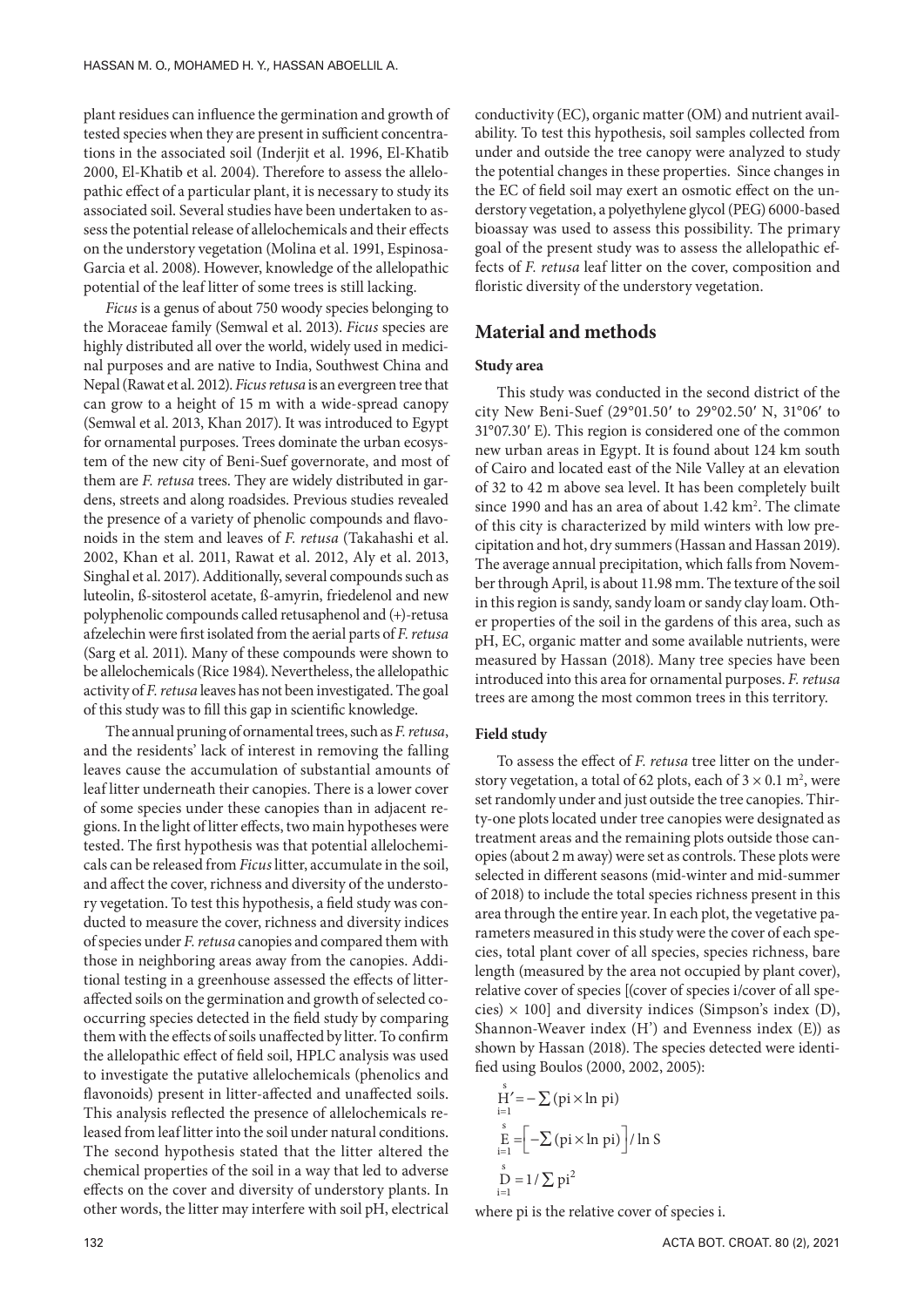Soil samples taken from 0-20 cm depth of each plot were air-dried, passed through a 2 mm sieve and stored in plastic bags prior to analysis. The measured parameters in soil samples were pH, EC, available nutrients (N, P, K, Cu and Zn) and organic carbon.

Soil pH was measured in a soil-water extract (1:2.5, w/v) using a pH meter (AD 3000), while soil EC was measured in a soil-water extract (1:5, w/v) using a conductivity meter (Jenway 3305). Available nitrogen was determined as described by Allen (1989). Briefly, 5 g of soil was added to 50 mL of 2N KCl, shaken for 30 min and then filtered. Ammonium nitrogen and nitrate nitrogen in the filtrate were measuredwith a Technician Auto Analyzer. Total available nitrogen is expressed as the sum of ammonium and nitrate nitrogen. Available P, K, Cu and Zn were determined as described by Soltanpour (1991). Briefly, 20 g of soil sample was added to 40 mL of a solution containing diethylenetriaminepentaacetic acid (DTPA, 97%) and ammonium bicarbonate at pH 7.6 and then mixed well. After 15 minutes of shaking, the extract was filtered and the filtrate used for further analyses. P, Cu and Zn were measured using inductively coupled plasma (ICP) spectrometry (Ultima 2 JY Plasma), while K was measured using a flame photometer. Soil organic carbon was determined using the method described by Walkley and Black (1934).

#### **Allelopathic potential of litter-affected soils under** *Ficus* **canopy**

To assess the allelopathic effect of *F. retusa* leaf litter, its residual toxicity in field soil collected under tree canopies was determined using selected understory species, *Melilotus indicus* (L.) All.*, Trifolium resupinatum* L. and *Amaranthus viridis* L*.* These species showed appreciably suppressed cover under canopies in field conditions.

Litter-affected soil samples were collected under *F. retusa* canopies and mixed well to form a composite treatment soil, while litter-free soil samples collected outside those canopies were used as a control. These samples were used for germination and growth of the three tested species. Specifically, the soil samples were shade-dried, passed through a 2-mm sieve, and then put in plastic pots (11 cm diameter × 11 cm deep) that received about 0.5 kg soil each. In each pot, ten seeds of each tested species were sown at a depth of 0.2 cm. Regular irrigation was carried out by spraying when needed. This experiment was kept with four replicates in a protected area for 30 days under prevailing environmental conditions (12 h light and 12 h dark photoperiod, 24 to 34 °C daytime temperature, 14 to 22 °C nighttime temperature, and 27 to 28% relative humidity). The germination rate (in %) was calculated after the emergence of the tested species ceased. Three growth criteria were measured at harvest: shoot length, root length and biomass. Individuals from each target species were dried in an oven at 70 °C for 72 h then weighed to determine the dry mass.

To assess the osmotic potential of the litter-affected soil and separate its osmotic effect from its allelopathic effect,

another experiment was conducted using PEG 6000. In this experiment, solutions with osmotic potentials equivalent to those of the field soils (litter-affected and litter-free) were prepared. From soil analysis, EC values of the field soil were converted to osmotic potentials (Osm $\cdot$ kg<sup>-1</sup> $H_2$ O) by using the following equation (Gomaa et al. 2014):

#### $MPa = Osm \cdot kg^{-1} H_2O / 0.407$

The osmotic potentials of litter-affected and unaffected soil were -0.0097 and -0.0039  $Osm·kg<sup>-1</sup> H<sub>2</sub>O$ , respectively. To obtain a PEG solution with osmotic potential equal to that of litter-affected soil, 32.3 g of PEG 6000 was dissolved in 1 liter of H<sub>2</sub>O at room temperature (28 °C) (Michel and Kaufmann 1973). By diluting the previous PEG solution, we prepared a solution of osmotic potential value equivalent to that of the unaffected soil.

To show the effect of the osmotic potential of field soil on the target species, a germination test was performed using the prepared PEG solutions. Due to the hard seed coat and dormancy characteristics of the legume and *Amaranthus* species, scarification treatments were done (Ates 2011, Assad et al. 2017). Seeds of the legume species were soaked in concentrated H<sub>2</sub>SO<sub>4</sub> (98%, v/v) for 10 min while *Amaranthus* seeds were soaked for 2 min. After soaking, the seeds were washed with distilled  $H_2O$ , sterilized with 5% (w/v) sodium hypochlorite for 2 min, and rinsed three times with distilled H<sub>2</sub>O. Twenty-five seeds of each tested species were put on filter paper in sterile petri dishes (9 cm diameter) and then supplied with 5 mL of the prepared PEG solutions. All the experimental samples were kept in a dark chamber at 23 ± 2 °C in a completely randomized design with four replicates. After seven days, germination (in %) was assessed by counting the number of germinated seeds. Root lengths, shoot lengths and seedling biomasses were determined seven days after seeding by measuring similar seedlings in each dish. Root and shoot lengths were estimated as described by Hussain et al. (2011).

#### **Determination of phenols and flavonoids in litter-affected and unaffected soils**

Polyphenols were extracted from the field soil samples with aqueous methanol (80%) in a 250 mL Erlenmeyer flask using an ultrasound-assisted method (Kim and Lee 2002). Briefly, aqueous methanol (80%, 100 mL) was added to soil (10 g) and the mixture was subjected to continuous sonication for 60 min. After filtration, the filtrate was evaporated in a vacuum evaporator at 40 °C. The residue was dissolved in 50 mL methanol then diluted to a final volume of 100 mL with distilled  $H_2O$ . The resulting solution was centrifuged for 15 min at 12,000 rpm and stored at −20 °C until analysis.

The total phenolic content was determined according to Kim et al. (2003) protocol. One mL of the stock extract, 9 mL of distilled  $H_2O$  and then 1 mL of Folin-Ciocalteu phenol reagent were added to a 25-mL volumetric flask and mixed well. After 5 min, 10 mL of 7%  $Na<sub>2</sub>CO<sub>3</sub>$  solution were added to the mixture with shaking. Finally, distilled  $H_2O$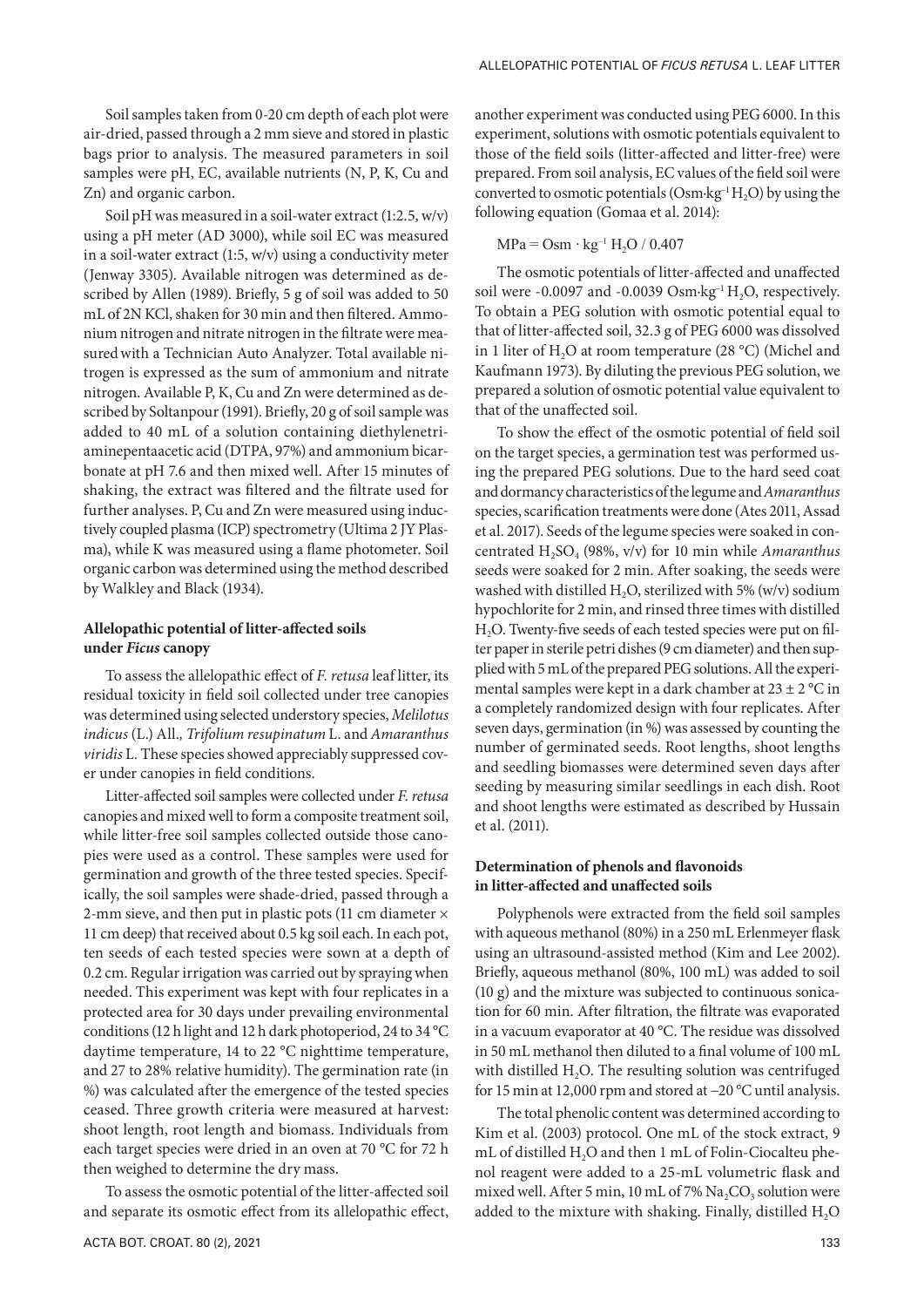was added to reach 25 mL and then the solution was left standing for 90 min. At this point, the absorbance of the solution at 750 nm was measured versus a prepared blank. Gallic acid was used to prepare a calibration curve. Total phenolic content was expressed as mg gallic acid equivalent (GAE) per gram of soil sample (mg·g–1 soil sample).

The total flavonoid content was performed using the method described by Chun et al. (2003). One mL of the stock extract and 4 mL of distilled H<sub>2</sub>O were added to a 10mL volumetric flask. After 5 min, 300 μL of 5% NaNO<sub>2</sub> followed by 300 μL 10% AlCl<sub>3</sub> were added to the mixture. This mixture was allowed to stand for 6 min, and then 2 mL of 1 M NaOH was added and the final volume was adjusted to 10 mL using distilled  $H_2O$ . The absorbance at 510 nm was measured versus a prepared blank. Rutin was used to prepare a calibration curve. Total flavonoids in the soil sample were expressed as mg of rutin equivalents (RE) g<sup>-1</sup> soil  $(mg·g<sup>-1</sup> soil sample).$ 

## **HPLC analysis**

Phenolics and flavonoids were analyzed according to Hassan (2018). This analysis was carried out using a Shimadzu HPLC system equipped with an LC 1110 pump, a Kromasil C8 column (4.6 mm × 250 mm; particle size, 4.6 μm; pore size, 100 Å) and a diode-array UV detector and run using WinCrome Chromatography software (version 1.3). Phenolic compounds were analyzed using a solvent gradient consisting of acetonitrile:  $0.05\%$  H<sub>3</sub>PO<sub>4</sub> (99:1; solvent A) and water:  $H_3PO_4(99:1;$  solvent B) and a flow rate of 1 mL·min–1. The elution program consisted of 90% A from 0 to 30 min, a linear decline to 50% A from 30.01–40 min, and a further decline to 0% A from 40.01 to 55 min. Flavonoid compounds were analyzed using a solvent gradient composed of methanol: $H_3PO_4$  (99:1; solvent A) and water:  $H_2PO_4$  (99:1; solvent B) and a flow rate of 1 mL·min<sup>-1</sup>. Flavonoid compounds were detected using UV (250–400 nm) absorbance. Phenolic and flavonoid compounds were

identified by comparison of their retention time with those of phenolic standards including trans-cinnamic, vanillic, p-coumaric acids, catechol, sinapic, protocatechuic, syringic, caffeic, p-hydroxybenzoic acids, vanillin and resorcinol; and flavonoid standards including hesperidin, luteolin, rutin, apigenin, catechin, kaempferol and quercetin. The concentrations, expressed as mg  $g^{-1}$ , were estimated according to knowledge of the heights and areas under peaks of detected compounds in soil samples. Values reported are the average of three replicates.

#### **Statistical analysis**

Kolmogorov–Smirnov and Levene's tests were used to check the normality and homogeneity, respectively, of the data obtained from field, greenhouse and laboratory experiments. When the data were normally distributed, they were analyzed using the independent Samples T test. Data showing abnormality and heterogeneity were analyzed using the nonparametric Mann-Whitney U test. All data in this study were analyzed with the use of the SPSS Statistics software package, version 20.0 (IBM Corporation, USA) at probability levels  ${}^{\ast}P$  < 0.05 and  ${}^{\ast}{}^{\ast}P$  < 0.01.

## **Results**

#### **Field study**

A total of 12 species belonging to 11 genera and five families were detected throughout the study area (Tab. 1). Poaceae had the highest number of species (five) followed by Fabaceae (three), Plantaginaceae (two), Amaranthaceae and Euphorbiaceae (in each one). Nine species were detected as annuals and three species were detected as perennials (Tab. 1).

Sites heavily covered with *F. retusa* leaf litter attained lower cover of some understory species. Among the annuals, the covers of *Amaranthus viridis* L*., Medicago polymorpha* L.*, Melilotus indicus* (L.) All. and *Trifolium resupinatum* L.

**Tab. 1.** Plant cover of each plant species detected in plots with and without *Ficus retusa* leaf litter. Values are given as means ± standard error from 31 replicates. An asterisk means there is a significant difference between litter-unaffected plots and litter-affected plots by Independent samples T test (\*P < 0.05, \*\*P < 0.01).

| Species/Family                                   | Life span | Litter-unaffected plots | Litter-affected plots |  |
|--------------------------------------------------|-----------|-------------------------|-----------------------|--|
| Amaranthus viridis L. (Amaranthaceae)            | Annual    | $1.40 \pm 0.32$         | $0.13 \pm 0.13^{**}$  |  |
| Cenchrus echinatus L. (Poaceae)                  | Annual    | $1.27 \pm 0.62$         | $0.37 \pm 0.15$       |  |
| Cynodon dactylon (L.) Pers. (Poaceae)            | Perennial | $1.35 \pm 0.17$         | $0.86 \pm 0.09*$      |  |
| Digitaria sanguinalis (L.) Scop. (Poaceae)       | Annual    | $1.00 \pm 0.17$         | $0.70 \pm 0.20$       |  |
| <i>Eragrostis pilosa</i> (L.) P.Beauv. (Poaceae) | Annual    | $0.84 \pm 0.34$         | $0.30 \pm 0.04$       |  |
| Euphorbia peplus L. (Euphorbiaceae)              | Annual    | $0.16 \pm 0.11$         | $0.42 \pm 0.20$       |  |
| Medicago polymorpha L. (Fabaceae)                | Annual    | $0.55 \pm 0.13$         | $0.10 \pm 0.05*$      |  |
| Melilotus indicus (L.) All. (Fabaceae)           | Annual    | $1.20 \pm 0.22$         | $0.07 \pm 0.04**$     |  |
| Paspalum dilatatum Poir. (Poaceae)               | Perennial | $0.67 \pm 0.31$         | $0.27 \pm 0.13$       |  |
| Plantago amplexicaulis Cav. (Plantaginaceae)     | Annual    | $0.15 \pm 0.03$         | $0.00 \pm 0.00^{**}$  |  |
| Plantago major L. (Plantaginaceae)               | Perennial | $0.74 \pm 0.22$         | $0.16 \pm 0.08$       |  |
| Trifolium resupinatum L. (Fabaceae)              | Annual    | $1.66 \pm 0.29$         | $0.05 \pm 0.05^{**}$  |  |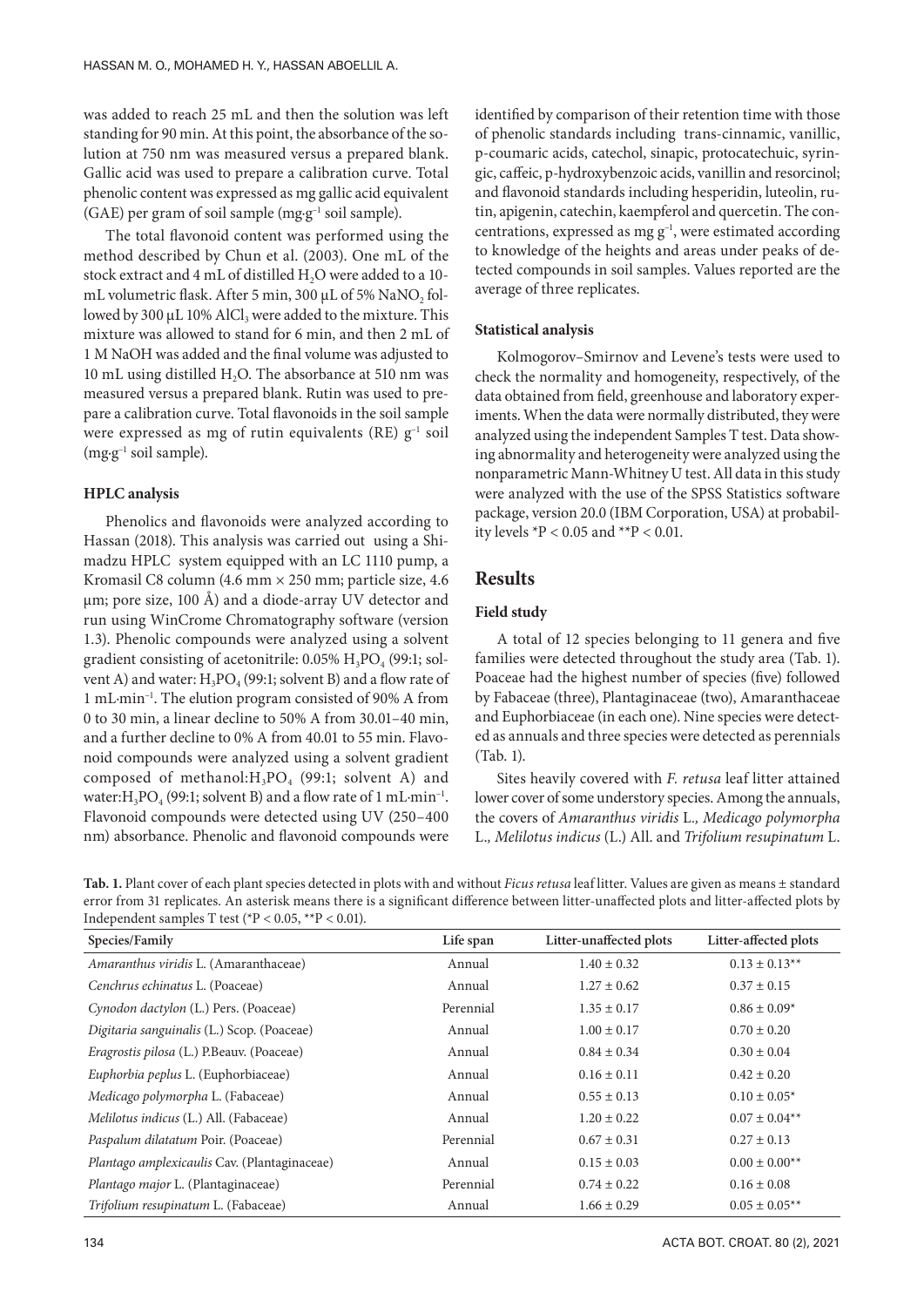**Tab. 2.** Vegetation cover, bare length, species richness, and diversity indices (mean  $\pm$  standard error; n = 31) in the stands with and without *Ficus retusa* leaf litter. An asterisk means there is a significant difference between plots without litter and plots with litter by Mann-Whitney U test ( ${}^*P$  < 0.05,  ${}^{**}P$  < 0.01).

| Parameters                | Plots without litter Plots with litter |                    |
|---------------------------|----------------------------------------|--------------------|
| Vegetation cover (%)      | $83.33 \pm 4.63$                       | $36.58 \pm 2.81**$ |
| Bare length (%)           | $16.67 \pm 4.63$                       | $63.42 \pm 2.81**$ |
| Species richness (S)      | $2.68 \pm 0.23$                        | $1.9 \pm 0.19*$    |
| Shannon-Weaver index (H') | $0.60 \pm 0.077$                       | $0.41 \pm 0.075$   |
| Evenness index (E)        | $0.55 \pm 0.06$                        | $0.45 \pm 0.07$    |
| Simpson's index (D)       | $1.81 \pm 0.14$                        | $1.51 \pm 0.12$    |

**Tab. 3.** Soil properties in stands with and without *Ficus retusa* litter. Values are given as means ± standard error from 31 replicates. An asterisk means there is a significant difference in the parameters between stands without litter and stands with litter by independent samples T test ( ${}^*P$  < 0.05,  ${}^{**}P$  < 0.01).

| Soil parameter                                                      | <b>Stand without</b><br>litter | Stand with<br>litter                  |
|---------------------------------------------------------------------|--------------------------------|---------------------------------------|
| pH                                                                  | $7.9 \pm 0.03$                 | $7.63 \pm 0.06**$                     |
| Electrical conductivity ( $\mu$ s cm <sup>-1</sup> ) 263.75 ± 36.85 |                                | $663.8 \pm 146.55*$                   |
| Organic carbon (%)                                                  | $2.18 \pm 0.58$                | $2.21 \pm 0.4$                        |
| Available nutrient concentrations                                   |                                |                                       |
| $N$ (mg kg <sup>-1</sup> )                                          |                                | $73.75 \pm 13.24$ $85.50 \pm 3.52$    |
| $P(mg kg^{-1})$                                                     | $6.29 \pm 1.82$                | $9.8 \pm 2.52$                        |
| $K$ (mg kg <sup>-1</sup> )                                          |                                | $102.82 \pm 31.08$ 182.64 $\pm$ 31.74 |
| $Cu$ (mg $kg^{-1}$ )                                                | $0.91 \pm 0.16$                | $1.85 \pm 0.54$                       |
| $\text{Zn}$ (mg kg <sup>-1</sup> )                                  | $3.59 \pm 0.60$                | $5.35 \pm 0.78$                       |

under tree canopies were significantly lower than those outside the canopies. In addition, *Plantago amplexicaulis* Cav. was completely absent from the infested sites (Tab. 1). For perennials, only the cover of *Cynodon dactylon* (L.) Pers. was significantly reduced at the litter-affected sites, whereas the remaining perennial species were not affected.

Significant reductions in vegetation cover, and species richness were also recorded in the plots affected by litter, compared with those free from litter (Tab. 2). Also, there was a significant increase in bare length in litter affected plots. However diversity, as measured using Shannon-Weaver, evenness and Simpson's indices, was not influenced (Tab. 2).

Most of the soil analysis criteria were unaffected by the presence of litter. However, the litter-affected soils exhibited lower pH and higher EC values (Tab. 3).

#### **Greenhouse experiment**

Generally, litter-affected soil collected from under *F. retusa* canopies drastically reduced germination and some of the growth variables of studied species. Litter-affected soils significantly decreased seed germination of the selected target species  $(P < 0.01)$  (Fig. 1A). Litter-affected soil significantly decreased the root lengths of *A. viridis* and *T. resupinatum* (Fig. 1B), while the shoot length was significantly reduced



**Fig. 1.** Effect of the residual toxicity of *Ficus retusa* leaf litter in soil on selected understory species *Melilotus indicus*, *Trifolium resupinatum* and *Amaranthus viridis* (n = 4). A *–* germination percent (%), B *–* root length (cm), C *–* shoot length (cm), D *–* biomass (g). Test refers to litter-affected soil and control refers to unaffected soil. The bars on each column represent the standard error. Significant difference were at \*P < 0.05 and \*\*P < 0.01 (independent samples T test).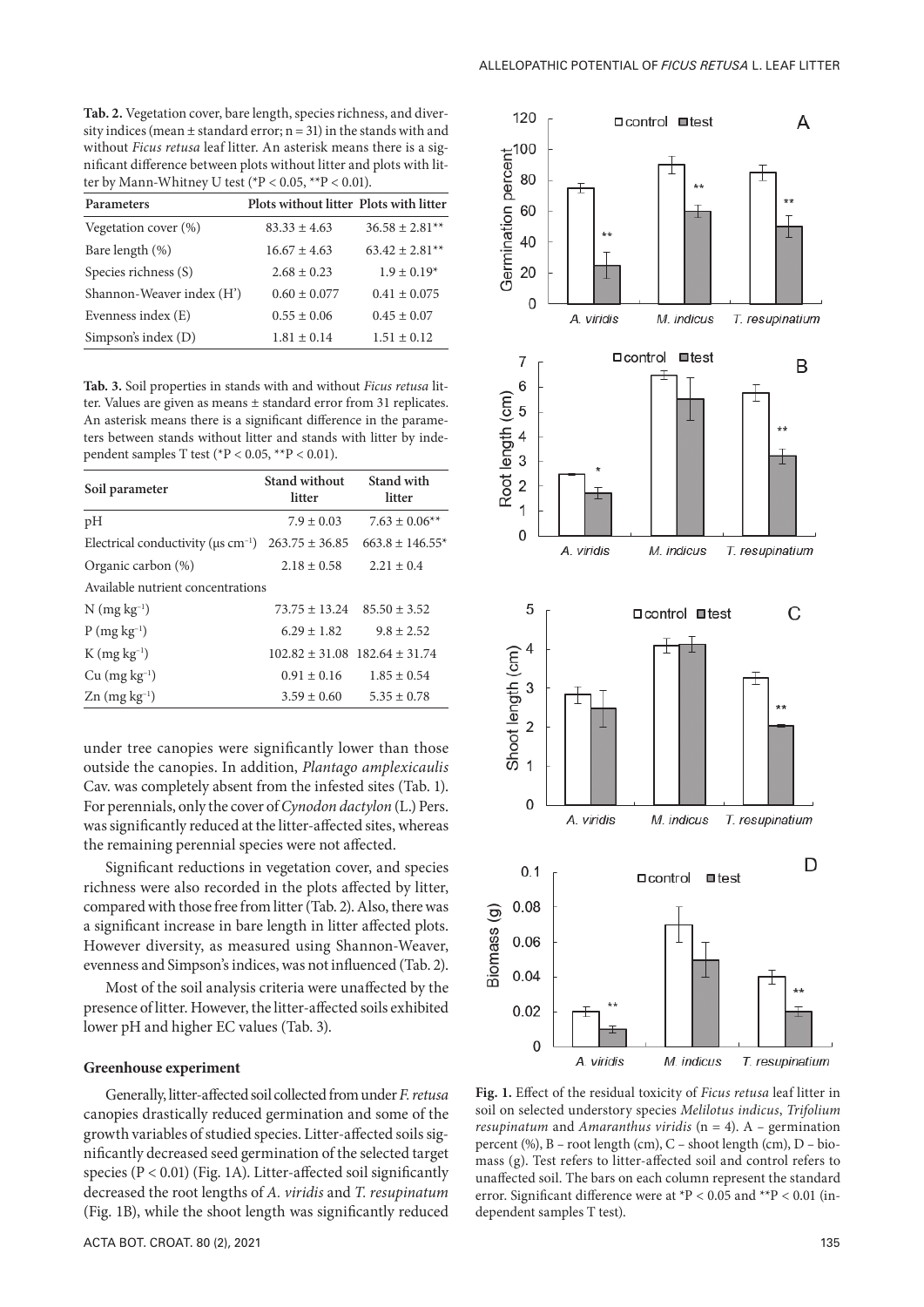

**Fig. 2.** Effects of polyethylene glycol (PEG) 6000 solutions with osmotic potentials equivalent to those of field soil under and outside the tree canopy on selected target understory species *Melilotus indicus*, *Trifolium resupinatum* and *Amaranthus viridis* (n = 4). A *–* germination (%), B *–* root length (cm), C *–* shoot length (cm), D *–* biomass (g). The bars on each column represent standard error. Data were analyzed using the independent samples T test.

for the later (Fig. 1C). Moreover, the biomass of both species was significantly suppressed (Fig. 1D).

The PEG solution with an osmotic potential equivalent to that of the litter-affected soil did not significantly affect the germination (Fig. 2A) or growth parameters (Fig. 2B-D) of the tested species, compared with the control.

#### **Biochemical analysis**

The concentrations of the phenolic and flavonoid compounds detected in litter-affected and unaffected soils are summarized in Tab. 4. Among the free compounds, quercetin and resorcinol were completely absent in control soils (Tab. 4). Litter-affected soils also contained significantly more quercetin, resorcinol, caffeic acid, coumaric acid and ellagic acid than unaffected soils. Furthermore, the total phenolics and flavonoids were significantly higher (by 65.84% and 47.54%, respectively) in litter-affected than in control soils (Tab. 4).

**Tab. 4.** Free and total concentrations of phenolic and flavonoid compounds (mean  $\pm$  standard error, mg·g<sup>-1</sup> soil, n = 4) detected in the field soil affected and unaffected by *Ficus retusa* leaf litter using HPLC and spectrophotometric analyses, respectively. Significant difference at  ${}^{*}P$  < 0.05 and  ${}^{*}P$  < 0.01 according to Independent samples T test, –: not detected.

| Compounds        | Litter-unaffected<br>soil | Litter-affected<br>soil        |
|------------------|---------------------------|--------------------------------|
| Phenolics        |                           |                                |
| Caffeic acid     | $1.28 \pm 0.15$           | $2.10 \pm 0.07**$              |
| Coumaric acid    | $0.40 \pm 0.23$           | $2.01 \pm 0.00^{**}$           |
| Ellagic acid     | $1.10 \pm 0.07$           | $1.66 \pm 0.03**$              |
| Gallic acid      | $2.52 \pm 0.10$           | $2.56 \pm 0.04$                |
| Resorcinol       |                           | $1.39 \pm 0.05**$              |
| Total phenolics  | $16.42 \pm 0.72$          | $48.07 \pm 3.28$ <sup>**</sup> |
| Flavonoids       |                           |                                |
| Quercetin        |                           | $1.56 \pm 0.02**$              |
| Total flavonoids | $22.79 \pm 3.07$          | $43.44 \pm 6.54$ <sup>*</sup>  |
|                  |                           |                                |

## **Discussion**

The results of this study clearly demonstrate that *F. retusa* leaf litter has an inhibitory effect on the selected understory species. Significant reductions in the cover of many species, total plant cover and species richness were observed in plots under tree canopies. These observations are similar to those of previous studies, which illustrated considerable inhibition of plant cover beneath the tree canopy, compared with areas outside the canopy, due to the presence of leaf litter (Ahmed et al. 2008, Souza et al. 2010, Hassan 2018). Many tree species have been shown to negatively affect the cover, diversity and composition of some understory herbaceous species (Barbier et al. 2008). Moreover, Loydi et al. (2013) indicated that a high amount of oak tree litter reduced the cover, composition, species richness and biomass of some associated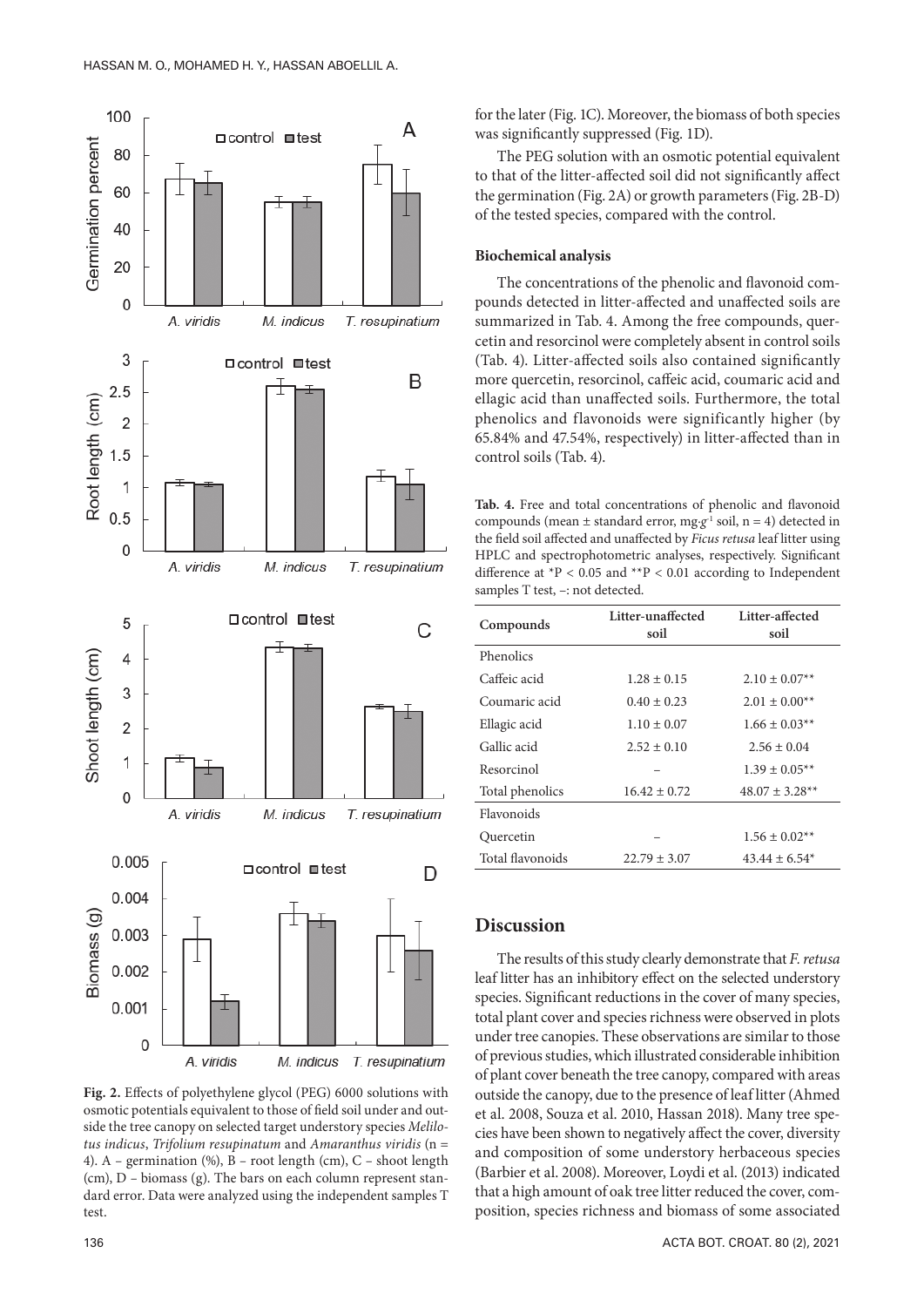species. This effect may be due to toxic compounds leaching from litter residues (Batish et al. 2007).

The soil analysis revealed that the differences in organic matter and available nutrients between litter-affected and unaffected soils were not significant. This result suggests that the litter does not interfere with these soil criteria. It also indicates that *Ficus* trees do not have a competitive effect on associated weed species. Therefore, the reduction in plant cover and species richness could not be attributed to decreased soil organic matter or nutrient availability. These results are similar to those obtained by Hassan (2018). In contrast, there was a considerable reduction in pH and a significant increase in the EC of litter-affected soils. These results may be due to phenolic compounds and minerals liberated from litter residue, as mentioned by Hassan et al. (2014). In this study, the pH value decreased from 7.9 to 7.63. These values seem to be in the normal range for the germination and growth of plants (Xuan et al. 2005). On the other hand, the EC value of litter-affected soil in this study was 0.664 mS·cm–1. Xuan et al. (2005) reported that EC values < 1 mS·cm–1 did not affect the growth of tested species. Similarly, Hassan et al. (2014) confirmed that EC had a significant role in the inhibition of target species growth when it was >1.5 mS·cm–1. Therefore, since the EC value observed in this study was within a range appropriate for plants, the decline in vegetation cover and richness is not attributable to a high EC value in the field soil.

Under greenhouse conditions, the litter-affected soil collected under the canopies of *F. retusa* trees substantially reduced the emergence and growth of the tested species. Moreover, HPLC and spectroscopic analyses showed that the litter-affected soil contained greater amounts of phenols and flavonoids. These findings suggest that the litter-affected soil collected under the *Ficus* canopy had an inhibitory effect on the understory species. This inhibition could be due to the presence of phenolic and flavonoid compounds released into the soil during *Ficus* leaf litter decay or leached from *Ficus* leaf litter during irrigation or rainfall. Among different classes of secondary metabolites, phenolic compounds are the major group that inhibits plant growth (Appel 1993). The compounds detected by HPLC are potent allelochemicals that frequently inhibit the seed germination, growth and productivity of some species (Qasem and Foy 2001). For example, Golisz et al. (2007) indicated that some phenolics, such as ferulic acid, gallic acid and chlorogenic acid, reduced the germination and seedling growth of lettuce to differing degrees. Likewise, quercetin, apigenin, rutin and kaempferol are considered inhibitory substances that suppress the emergence and performance of many species (Basile et al. 2000, Sadeghi and Bazdar 2018). These compounds harmfully affect cell division, the ability to absorb nutrients, membrane permeability, protein creation and the activities of enzymes, eventually reducing the growth of target species (Li et al. 2010). Additional studies have demonstrated that the cover and diversity of plant species could be changed by allelopathic compounds such as those detected during the HPLC analysis conducted in this

study (Chou 1999, Hassan 2018, Hassan and Mohamed 2020). The inhibitions observed under field conditions and in greenhouse experiments may be equivalent.

In this study, litter-affected soils attained substantially higher values of EC than those of litter-free soils. Although the values observed were normal for plant growth, the effect of the osmotic potential of soil solutes on seed germination and seedling growth had to be assessed to exclude potential osmotic interference with the allelopathic effect in soil. The results of our work showed that PEG solutions with osmotic potentials equivalent to those of litter-affected soils did not significantly reduce the germination and growth of the target species. Therefore, osmotic potential did not play a significant role in the inhibition of target species under greenhouse conditions or in the understory vegetation. Accordingly, the inhibitory impact of field soil collected under the tree canopy on the germination and growth of tested species under greenhouse conditions was due to the allelochemicals present in the field soil.

## **Conclusion**

The field study indicated that the cover of selected understory species and species richness were reduced under the canopy of *F*. *retusa* trees. The greenhouse experiments showed that litter-affected soil suppressed the germination and growth parameters of the selected species. The biochemical analysis of the litter-affected soils confirmed the presence of elevated levels of many phenolic and flavonoid compounds, as compared with unaffected soils. These compounds have been shown to be phytotoxins that negatively affect the germination and growth of some understory species. The results of the soil analysis indicated that there were no statistically significant differences between soils obtained underneath and outside the *Ficus* tree canopy; thus, soil chemical characteristics did not contribute to the reduction in plant cover. Consequently, the allelopathic potential of the *F. retusa* leaf litter was the main cause of the observed reduction in plant cover. Due to its allelopathic potential, *F*. *retusa* leaf litter should be continuously removed to maintain the general landscape of vegetation within the new urban ecosystem.

#### **Acknowledgement**

The second author gratefully thanks her mother for kindness and support during this study. Many thanks to Professor Tod Holler for improving the English.

#### **References**

- Ahmed, R., Hoque, A.R., Hossain, M.K., 2008: Allelopathic effects of leaf litters of *Eucalyptus camaldulensis* on some forest and agricultural crops. Journal of Forestry Research 19, 19*–*24.
- Allen, S.E., 1989: Chemical Analysis of Ecological Materials. Blackwell Scientific Publishers, London.
- Aly, H.I., El-Sayed, A.B., Gohar, Y.M., Salem, M.Z., 2013: The value-added uses of *Ficus retusa* and *Dalbergia sissoo* grown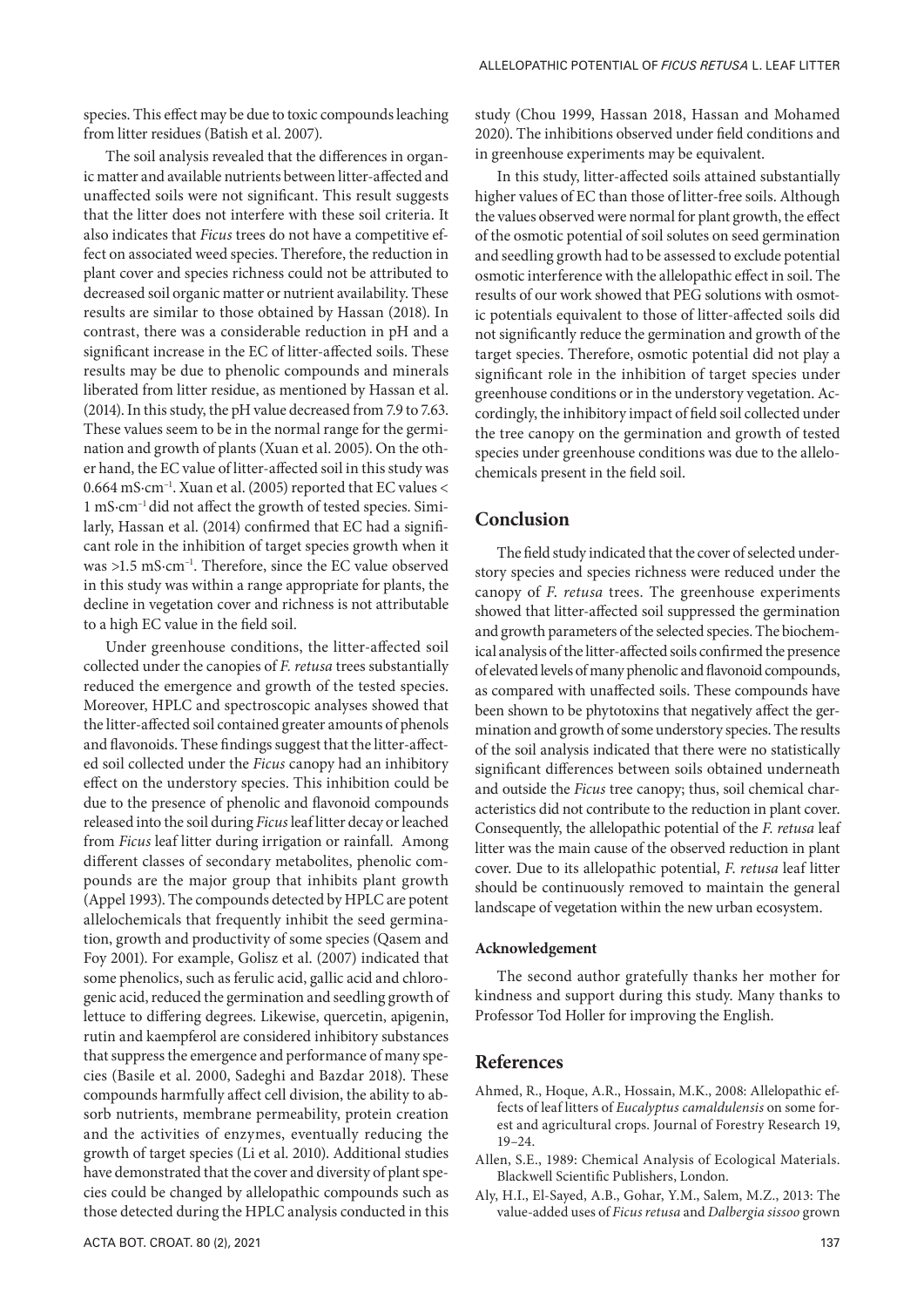in Egypt: GC/MS analysis of extracts. Journal of Forest Products and Industries 2, 34*–*41.

- Appel, H.M., 1993: Phenolics in ecological interactions: the importance of oxidation. Journal of Chemical Ecology 19, 1521*–* 1552.
- Assad, R., Reshi, Z. A., Jan, S., Rashid, I., 2017: Biology of Amaranths. The Botanical Review 83, 382*–*436.
- Ates, E., 2011: Influence of some hardseededness-breaking treatments on germination in Persian clover (*Trifolium resupinatum* ssp. *Typicum* Fioriet Paol.) seeds. Romanian Agricultural Research 28, 229*–*236.
- Barbier, S., Gosselin, F., Balandier, P., 2008: Influence of tree species on understory vegetation diversity and mechanisms involved - a critical review for temperate and boreal forests. Forest Ecology and Management 254, 1*–*15.
- Basile, A., Sorbo, S., Giordano, S., Ricciardi, L., Ferrara, S., Montesano, D., Castaldo Cobianchi, R., Vuotto, M.L., Ferrara, L., 2000: Antibacterial and allelopathic activity of extract from *Castanea sativa* leaves. Fitoterapia 71, S110*–*S116.
- Batish, D.R., Lavanya, K., Singh, H.P., Kohli, R. K., 2007: Phenolic allelochemicals released by *Chenopodium murale* affect the growth, nodulation and macromolecule content in chickpea and pea. Plant Growth Regulation 51, 119–128.
- Boulos, L., 2000: Flora of Egypt. Vol. II. Geraniaceae and Boraginaceae. Al Hadara Publishing, Cairo.
- Boulos, L., 2002: Flora of Egypt. Vol. III. Verbenaceae and Compositae. Al Hadara Publishing, Cairo.
- Boulos, L., 2005: Flora of Egypt. Vol. IV. Alismataceae and Orchidaceae. Al Hadara Publishing, Cairo.
- Cheng, H.H., 1992: A conceptual framework for assessing allelochemicals in the soil environment. In: Rizvi, S.J.H., Rizvi, V. (Eds.), Allelopathy: Basic and applied aspects, 21–29. Springer, Dordrecht.
- Chou, C.H., 1999: Roles of allelopathy in plant biodiversity and sustainable agriculture. Critical Reviews in Plant Sciences 18, 609–636.
- Chun, O.K., Kim, D.O., Lee, C.Y., 2003: Superoxide radical scavenging activity of the major polyphenols in fresh plums. Journal of Agricultural and Food Chemistry 51, 8067–8072.
- El-Khatib, A.A., 2000: The ecological significance of allelopathy in the community organization of *Alhagi graecorum* Boiss. Biologia Plantarum 43, 427–431.
- El-Khatib, A.A., Hegazy, A.K., Galal, H.K., 2004: Allelopathy in the rhizosphere and amended soil of *Chenopodium murale*  L. Weed Biology and Management 4, 35–42.
- El-Khawas, S.A., Shehata, M.M., 2005: The allelopathic potentialities of *Acacia nilotica* and *Eucalyptus rostrata* on monocot (*Zea mays* L.) and dicot (*Phaseolus vulgaris* L.) plants. Biotechnology 4, 23–34.
- Espinosa-Garcia, F.J., Martínez-Hernández, E., Quiroz-Flores, A., 2008: Allelopathic potential of *Eucalyptus* spp plantations on germination and early growth of annual crops. Allelopathy Journal 21, 25–37.
- Facelli, J.M., Pickett, S.T., 1991: Plant litter: its dynamics and effects on plant community structure. The Botanical Review 57, 1–32.
- Golisz, A., Lata, B., Gawronski, S.W., Fujii, Y., 2007: Specific and total activities of the allelochemicals identified in buckwheat. Weed Biology and Management 7, 164–171.
- Gomaa, N.H., Hassan, M.O., Fahmy, G.M., González, L., Hammouda, O., Atteya, A.M., 2014: Allelopathic effects of *Sonchus oleraceus* L. on the germination and seedling growth of crop and weed species. Acta Botanica Brasilica 28, 408–416.
- Hassan, M.O., Gomaa, N.H., Fahmy, G.M., González, L., Hammouda, O., Atteya, A.M., 2014: Influence of *Sonchus oleraceus* L. residue on soil properties and growth of some plants. Philippine Agricultural Scientist 97, 368–376.
- Hassan, M.O., 2018: Leaf litter of *Bombax ceiba* L. threatens plant cover and floristic diversity in a new urban ecosystem. Flora 242, 22–30.
- Hassan, M.O., Hassan, Y.M., 2019: Effect of human activities on floristic composition and diversity of desert and urban vegetation in a new urbanized desert ecosystem. Heliyon 5, e02283.
- Hassan, M.O., Mohamed, H.Y., 2020: Allelopathic interference of the exotic naturalized *Paspalum dilatatum* Poir. threatens diversity of native plants in urban gardens. Flora 266, 151593.
- Hussain, M.I., González, L., Reigosa, M.J., 2011: Allelopathic potential of *Acacia melanoxylon* on the germination and root growth of native species. Weed Biology and Management 11, 18–28.
- Inderjit, I., Kaur, S., Dakshini, K.M.M., 1996: Determination of allelopathic potential of a weed *Pluchea lanceolata* through a multifaceted approach. Canadian Journal of Botany 74, 1445–1450.
- Khan, A.S., 2017: Medicinally important trees. Springer, Cham.
- Khan, K.Y., Khan, M., Ahmad, M., Hussain, I., Mazari, P., Fazal, H., Ali, B., Khan, I.Z., 2011: Hypoglycemic potential of genus *Ficus* L.: A review of ten years of plant based medicine used to cure diabetes (2000-2010). Journal of Applied Pharmaceutical Science 1, 223–227.
- Kim, D.O., Chun, O.K., Kim, Y.J., Moon, H.Y., Lee, C.Y., 2003: Quantification of polyphenolics and their antioxidant capacity in fresh plums. Journal of Agricultural and Food Chemistry 51, 6509–6515.
- Kim, D.O., Lee, C.Y., 2002: Extraction and isolation of polyphenolics. In: Wrolstad, R.E. (Ed.), Current protocols in food analytical chemistry, І1.2.1-І1.2.12. John Wiley & Sons, New York.
- Kobayashi, K., 2004: Factors affecting phytotoxicactivity of allelochemicals in soil. Weed Biology and Management 4, 1–7.
- Li, Z.H., Wang, Q., Ruan, X., Pan, C.D., Jiang, D.A., 2010: Phenolics and plant allelopathy. Molecules 15, 8933–8952.
- Lorenzo, P., Palomera-Pérez, A., Reigosa, M.J., González, L., 2011: Allelopathic interference of invasive *Acacia dealbata* Link on the physiological parameters of native understory species. Plant Ecology 212, 403–412.
- Loydi, A., Lohse, K., Otte, A., Donath, T.W., Eckstein, R.L., 2013: Distribution and effects of tree leaf litter on vegetation composition and biomass in a forest–grassland ecotone. Journal of Plant Ecology 7, 264–275.
- Michel, B.E., Kaufmann, M.R., 1973: The osmotic potential of polyethylene glycol 6000. Plant Physiology 51, 914–916.
- Molina, A., Reigosa, M.J., Carballeira, A., 1991: Release of allelochemical agents from litter, through fall, and topsoil in plantations of *Eucalyptus globules* Labill in Spain. Journal of Chemical Ecology 17, 147–160.
- Qasem, J.R., Foy, C.L., 2001: Weed allelopathy, its ecological impacts and future prospects. Journal of Crop Production 4, 43–119.
- Quddus, M.S., Bellairs, S.M., Wurm, P.A., 2014: *Acacia holosericea* (Fabaceae) litter has allelopathic and physical effects on mission grass (*Cenchrus pedicellatus* and *C. polystachios*) (Poaceae) seedling establishment. Australian Journal of Botany 62, 189–195.
- Rawat, A.K.S., Tiwari, S.S., Srivastava, A., 2012: Comparative botanical and phytochemical evaluation of medicinally important stem bark of *Ficus* species. Asian Pacific Journal of Tropical Disease 2, S33–S37.
- Rice, E.L., 1984: Allelopathy. Academic Press, New York.
- Sadeghi, H., Bazdar, M., 2018: Effects of *Prangos ferulacea* aqueous and hydroalcoholic extracts obtained from different or-